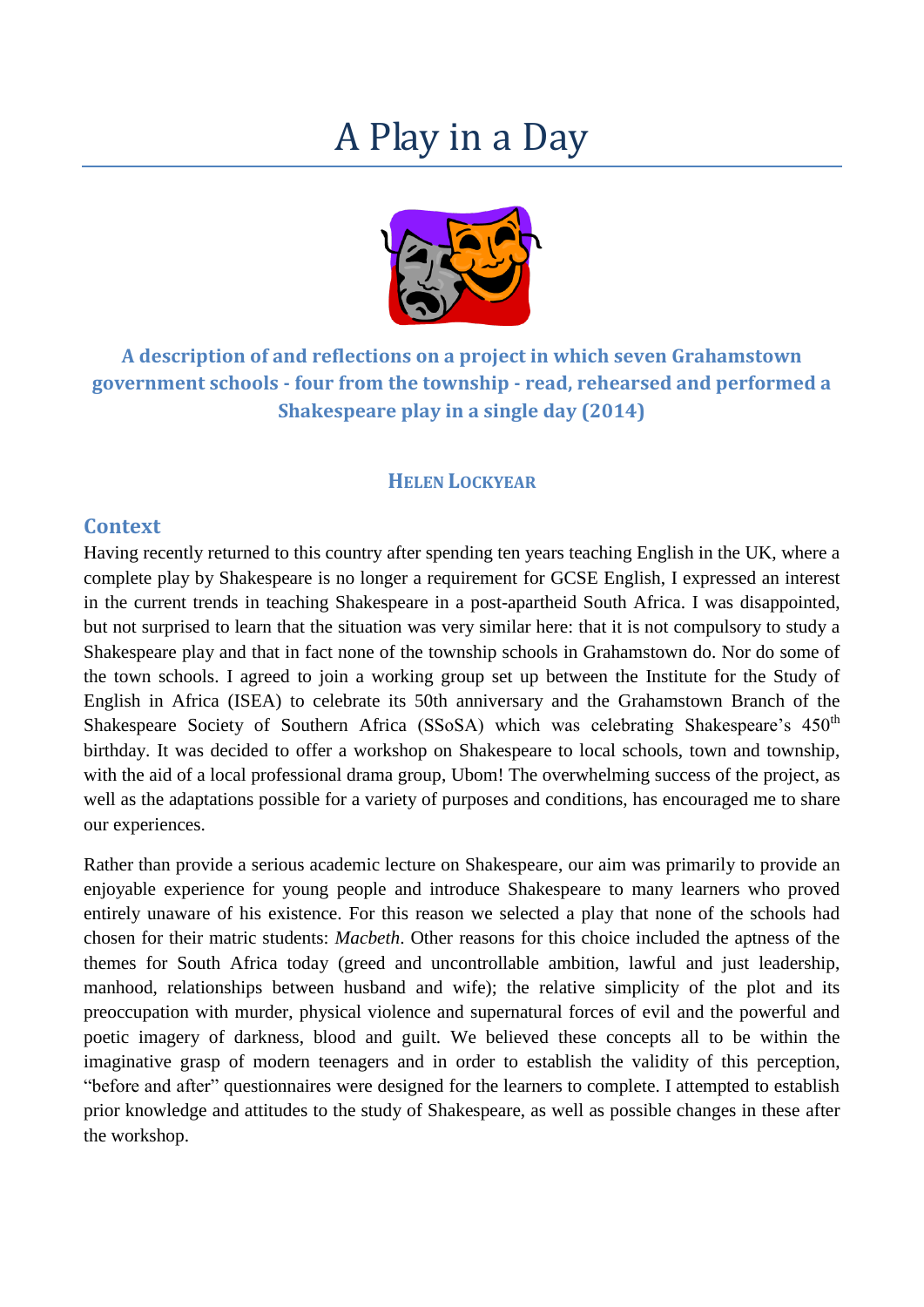# **The 'active' way**

It was agreed that we needed to provide a dramatic presentation if we were to succeed in our objective of providing an enjoyable yet meaningful learning experience for young people from different backgrounds, of different ages, and with a wide range of language abilities and previous knowledge of Shakespeare. The results of the "before" questionnaire showed 38% of learners having had no previous exposure to Shakespeare at all. Another 26% of answers in which learners claimed to have experience reading Shakespeare, some seemed rather contradictory when considering responses to the rest of the questionnaire, such as referring to his works as "books". Most significantly, only 15% of the responses indicated that they had seen a live performance of a Shakespeare play. Shakespeare did not write "stories", but plays to be performed by live actors on stage, and as Hennie Van Der Mescht points out in his article, *Stagefright: Teaching Shakespeare as drama*:

*This is not a new idea at all. It's been around – in education literature – since before the turn of the 20th century, but it is rarely acted upon. I think Rex Gibson may have been the first serious academic/teacher/editor who deliberately included what he called 'active' methods in a Shakespeare pedagogy.*

It was decided to engage a professional group of actors from Ubom! to teach a section of the play to groups from the different schools in the morning – imitating Andre Lemmer's methods in his *Viva Shakespeare* workshops, which, as Hennie Van Der Mescht puts it, "were always received with great enthusiasm and usually resulted in several 'conversions' [to Gibson's 'active' method]" - and then for these groups to act their scenes in sequence to create a performance of the whole play in the afternoon. The same role could be fulfilled by a team of teachers with a large group of students at the same school (or even more than one school collaborating – perfect for two neighbouring all-girls and all-boys schools) almost as effectively. This would also be a perfect opportunity to stretch more senior or gifted learners by offering them the opportunity to "direct" one or more of the groups.

# **Preparations**

Permission was kindly granted by the local education authorities to use the final Friday of the first term for the workshop and the schools were invited to select eight learners each to attend a full-day workshop on *Macbeth* at the Rhodes (ISEA), free lunch included of course. We decided not to mix the schools into different groups because we felt the students would maintain better focus if we made the performance into an inter-school event with prizes for the best group performances. Only one of the town schools declined the invitation due to sporting commitments, but all four township schools accepted, which meant we were expecting a total of seven schools and 56 children, ages 14 to 21. In the end 50 turned up on the day. One of the township schools requested a screening of a film version prior to the workshop, which we duly provided for all four, not without some logistical difficulty. The screening was accompanied by a simple worksheet aimed at grasping the plot, the relationship of the characters and the role of the witches. On reflection this whole exercise proved mostly unnecessary except as a means of building enough confidence among some of the township learners to attend the workshop proper.

In order to increase the pace of the production and keep the final performance short enough to maintain interest, a script was downloaded from the internet and radically abridged, cutting out entire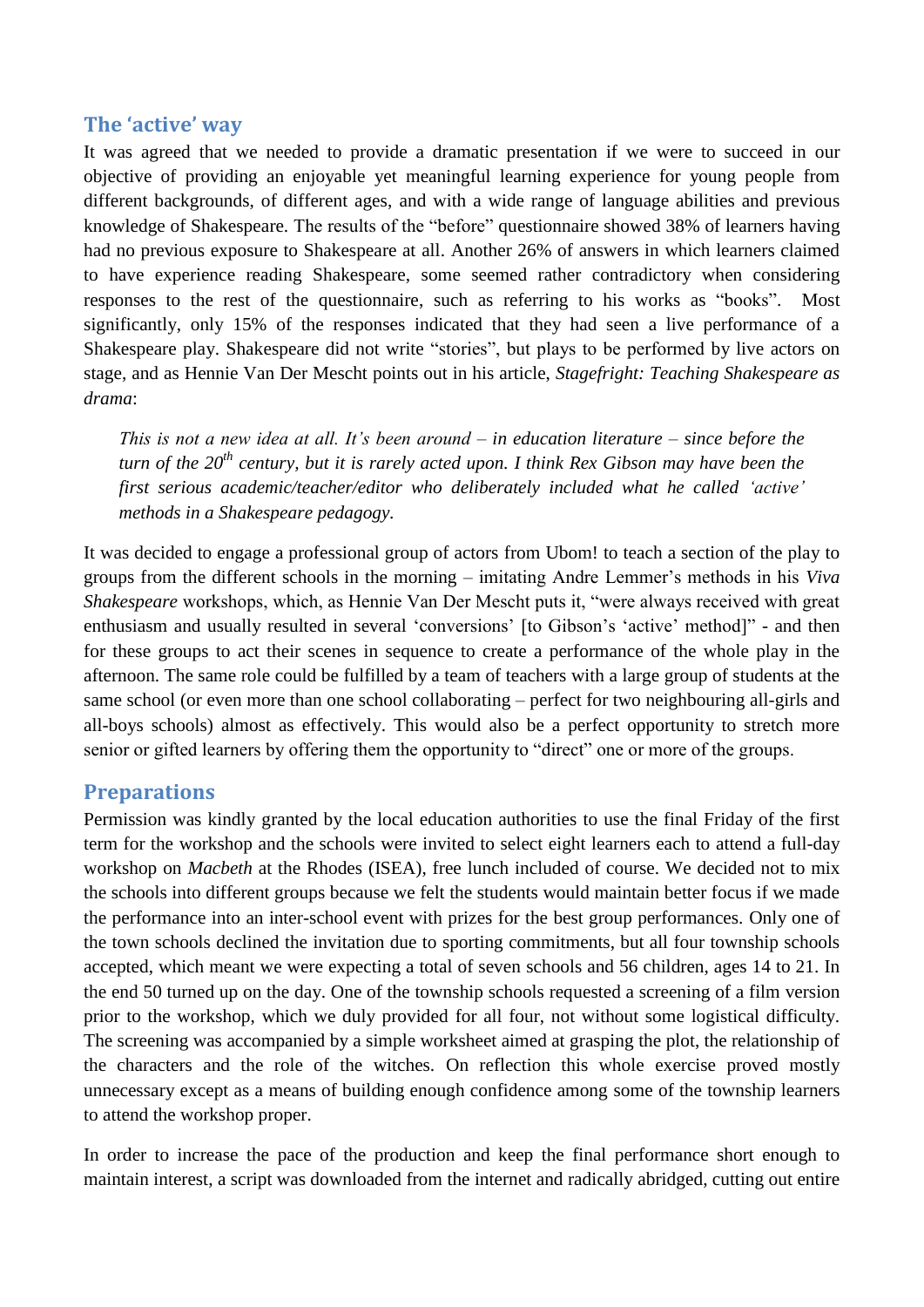scenes as well as shortening those included, while still maintaining a rational plot. Certain characters as well as long speeches were also cut in order to even out the roles in groups, but we strove to keep the language as close to the original as possible to maintain the rhythm and poetry of the lines. The script was then divided into seven fairly equal portions. We noticed further cuts taking place during the rehearsals according to the abilities of the actors and their capacity to understand the language and articulate the vocabulary. We do not feel that the play was greatly compromised; after all, there is evidence that actors did this freely during rehearsals in the Elizabethan theatre. Peter Ackroyd refers to this practice at some length and quotes an "epistle" from Beckerman  $(1962)^1$  referring to this practice. He then goes on to say:

*The plays of Shakespeare were not treated any differently. The play is not a piece of writing, but a collaborative event; it is never finished in other words, but subject to a continuous and inevitable process of change.*

#### **Rehearsals**

Despite the fact that it was the final day of a long term and many of the learners were matriculants, 51 arrived for the workshop, and we lost only one to a funeral during the day. Learners were asked to complete a short questionnaire in order to establish their attitude to and experience of Shakespeare, were allocated their scenes and then dismissed into the gardens with an actor-director assigned to each school group. It was obvious to those of us observing this group activity that the learners were motivated and focused. An example of the "authentic teaching and learning" which took place was described by one of my colleagues, "The (drama) students were really putting the groups through their paces; some were starting with relaxing and breathing exercises; some were having to repeat words and/or phrases over and over to get the emphasis correct; one guy was saying (in isiXhosa), 'No, don't recite, speak the lines, like you're talking.' But what was so great about the teaching was the spirit in which it was accepted – with cheerfulness, ease, good humour."

# **The play**

The patchwork performance in the afternoon, lasting approximately an hour and 15 minutes, would probably not have justified a paying audience, but the audience there, the learners, were totally engaged and completely silent during the staging. Each group had been given an opportunity to test their prepared scene on the stage and choose props from those we had provided. One school brought their own costumes and props. Although these are probably not strictly necessary – Ackroyd points out that "it has been calculated that 80% of Shakespearian scenes written for the Globe Theatre needed no props at all" – we felt that many learners would benefit from being able to use some concrete means to assist the imagination. After all, how could one do Macbeth without three wigs and at least one dagger!

# **Feedback**

Below are a few reflective comments elicited from the learners by means of a second questionnaire filled in before they dispersed for the school holidays:

#### **What did you enjoy most about the workshop today?**

 1 Beckerman, B.(1962), *Shakespeare at the Globe*: *1599-1609*(p.106), New York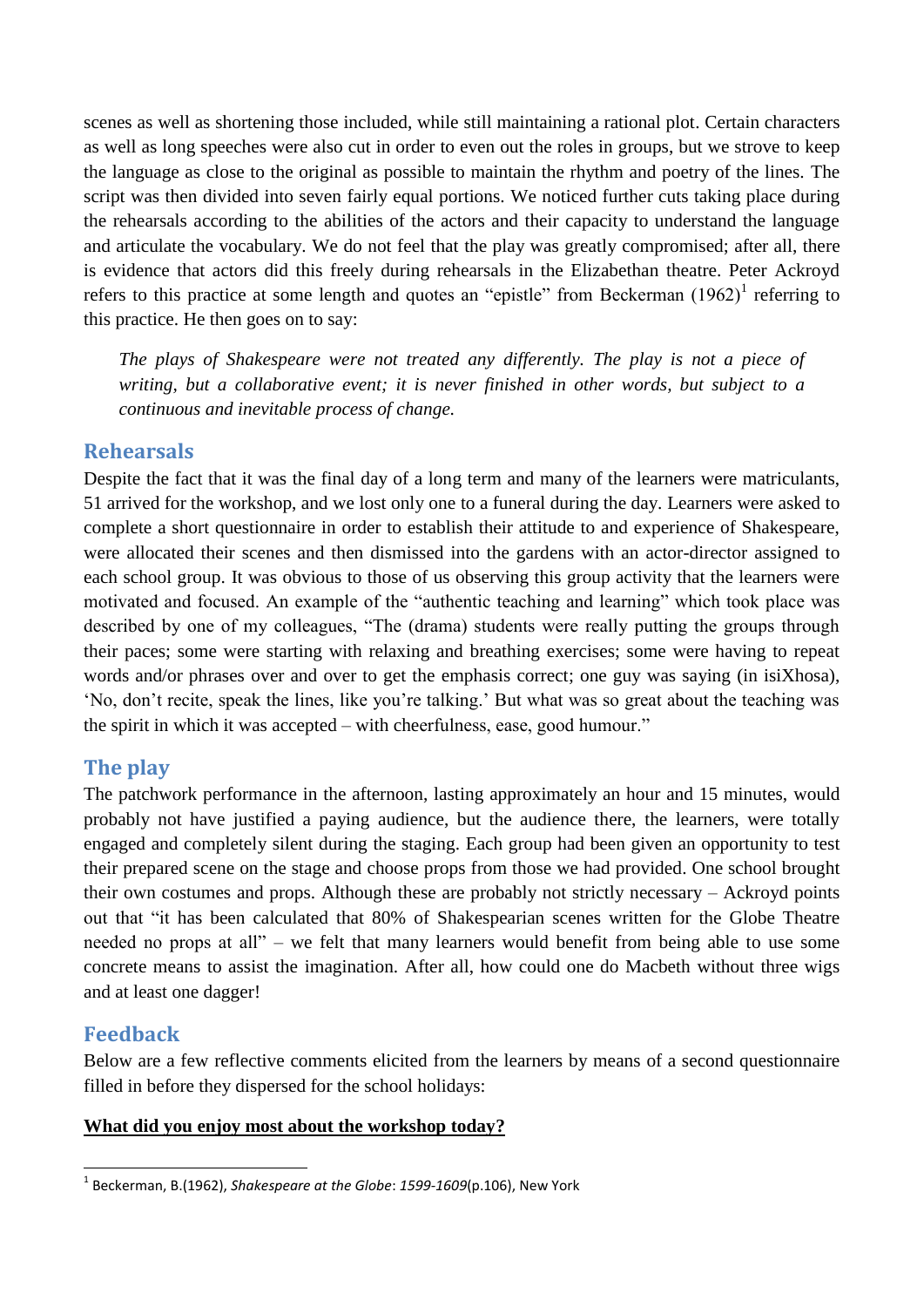| Rehearsals 53%                                  | Performance 37%                                 |
|-------------------------------------------------|-------------------------------------------------|
| My group was too amazing and our director       | I loved seeing the productions from the         |
| was the best person ever.                       | different groups, they were interesting.        |
| It was a mind expanding practice $\&$ we learnt | Because every group was doing well and I        |
| a few new techniques.                           | join (enjoyed) everything.                      |
| We had a chance to develop these ideas from     | I never did play a drama before but I perform   |
| each other.                                     | right in front of audience.                     |
| It was really fun because a lot of group        | Because they all follow what happen in the      |
| dynamics, it made Macbeth make sense.           | story                                           |
| Because she was not rude/cruel and she teach    | When I performed I felt like I knew the         |
| us. She didn't talk difficult words.            | movie (Tragedy of Macbeth) While I didn't,      |
|                                                 | And I think we made it.                         |
| I never acted before, but today I did and I     | Because it was nice and we do well              |
| enjoyed it, the rehearsals were good and I      | everything he said to his wife we have          |
| learned.                                        | scotched the snake not killed it, we will eat   |
|                                                 | our meal in fear and sleep in the affliction of |
|                                                 | these terrible                                  |
| Because I sis well when we were practicing      | Because I see all the stories coming together.  |
| so it all started as a trouble when we had to   |                                                 |
| perform.                                        |                                                 |

#### **Was there anything about today's workshop that you found too difficult?**

| <b>YES 31%</b>                                | NO 59%                                        |
|-----------------------------------------------|-----------------------------------------------|
| The rehearsals.                               | The support system was very strong, this      |
|                                               | made everything easier.                       |
| Because I'm so afraid at the stage because it | Because before we perform the Shakespeare     |
| is my first time to be there.                 | we practice it first.                         |
| We were not prepared to do this it just comes | Because we worked together without            |
| up we were needed at Rhodes.                  | laughing at each other.                       |
| I found it difficult to read some of the big  | Because tutor was very kind so if you knew    |
| words.                                        | nothing you can ask him.                      |
| Remembering my lines.                         | Because our director made the play so easy    |
|                                               | for us to understand.                         |
| I stumbled a countless time during my         | My view on Shakespeare has changed.           |
| performance, and it was difficult for me to   | Shakespeare is not so difficult if you act it |
| improvise.                                    | out and do everything with understanding.     |

# **Anything else?**

- Thank you for everything. I enjoyed myself. It was a great way to start my holiday.
- It was a wonderful day and a lot of knowledge was gained. BYE!!
- I think workshops like this should be done more often because they would help a lot with our setwork work.
- I would like to thank Sis S. for making us practise correctly and teach us how to look at audiences when you're in stage.
- I would like to perform Shakespeare again cause I sein my self in big Things.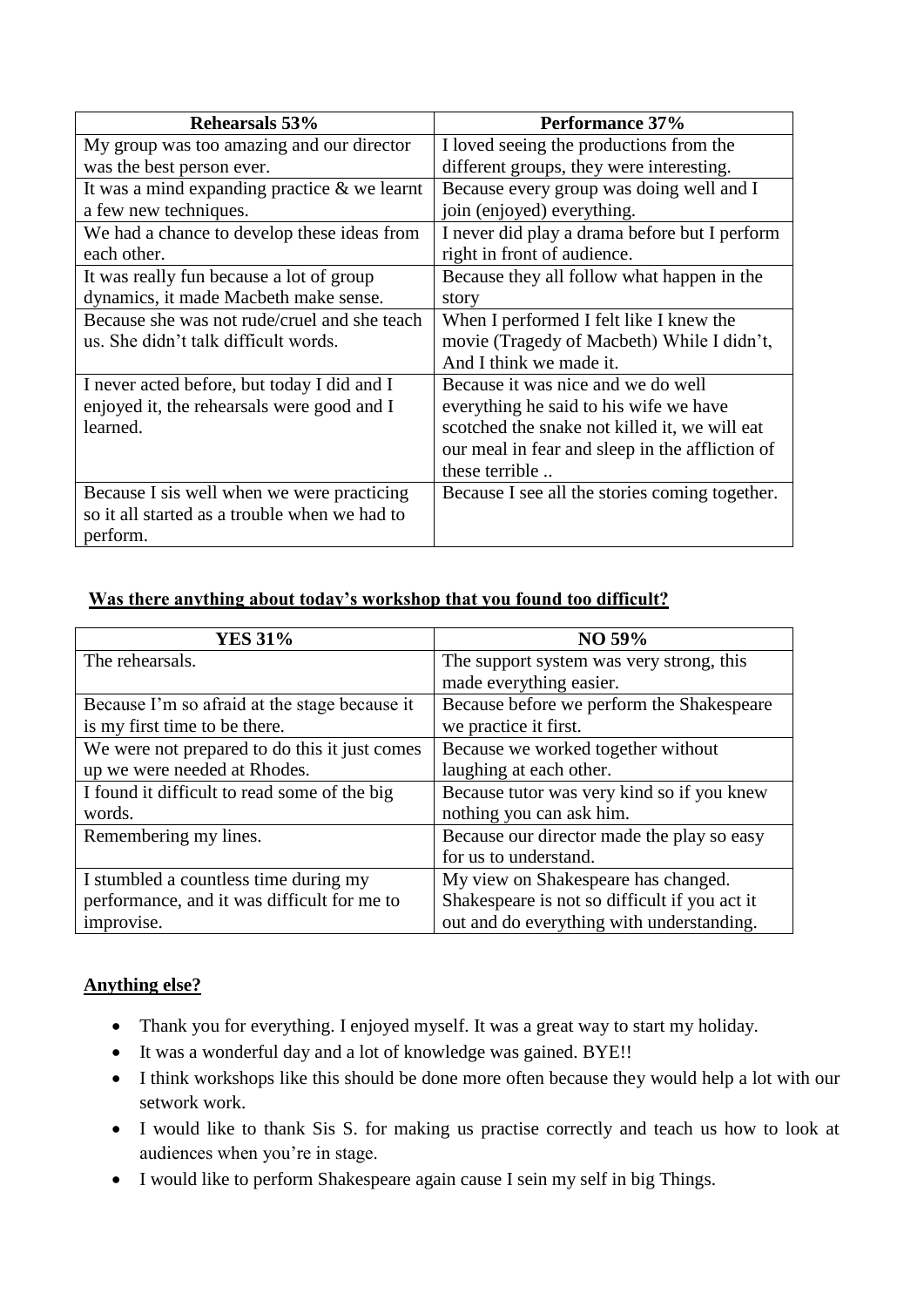- I would like to say that I enjoyed the Tragedy of Macbeth and I would like to do it again.
- I thank all of you for welcoming us and I want you to do the same in others.
- I would like to know more about Shakespeare if i can have a change to watch it live.
- I think Shakespeare is a great thing to experience because it has bombastic words.
- I had an insight on the way people at that time spoke their English and also the way that power could turn one into a cruel person.
- Didn't Shakespeare write Gnomio and Juliet?

# **Reflections**

The teacher that attended from a township school answered the learners' questionnaire and wrote, "I have always wanted to reintroduce Shakespeare, this is going to happen from now." The problem that he faces is that his colleagues are reluctant to approach Shakespeare for many reasons, according to him, mostly since they were not taught Shakespeare themselves either at school or at college/university. There are many other issues which these responses raise about teaching, especially in the local township schools. Firstly, apart from the undeniable appreciation shown for the experiential learning which took place during this "active" approach, the feedback also reveals the value of a simpler pupil-centred technique which, surprisingly, seems to be an innovation for some learners: for example the non-threatening environment which is created by group work and which allows for questioning and the exploration of alternative views was enjoyed by many of the leaners. The value of learning effective teamwork skills was also appreciated by many learners and remarked on in their feedback. Secondly, the intrinsic value of performing in front of an audience was new to almost all the township learners, and while a few showed in their responses that the pressure of having to perform made them feel uncomfortable, many others learners enjoyed the challenge and took pride in their performances. Hopefully this growth in confidence may contribute to a more positive self- image permanently.

# **Conclusion**

That learners find it an enjoyable experience to see a Shakespeare play "as a living dramatic whole" (p.19), O'Brien (1982), as an alternative to ploughing laboriously through the text line-by-line, was demonstrated amply by this project. Obviously a close reading of the text is necessary for serious study, but the active, page to stage method, in my opinion, is better than screening a film version to introduce a play to senior learners, and is a wonderful way to initiate the younger ones. An unsolicited remark after the workshop by one of the few learners studying a Shakespeare play for matric, sums up the success of the day for me: she didn't know that Shakespeare could be such fun and that she would be able to understand so much of it because "it's hard reading it on the page, but when you read it together, it's just easier to understand."

> "Strange things I have in my head that will to hand, Which must be acted ere they may be scann'd."

# **References**

Ackroyd, P. (2005*) SHAKESPEARE The Biography*, (pp.343-344, 336) London, Chatto & Windus